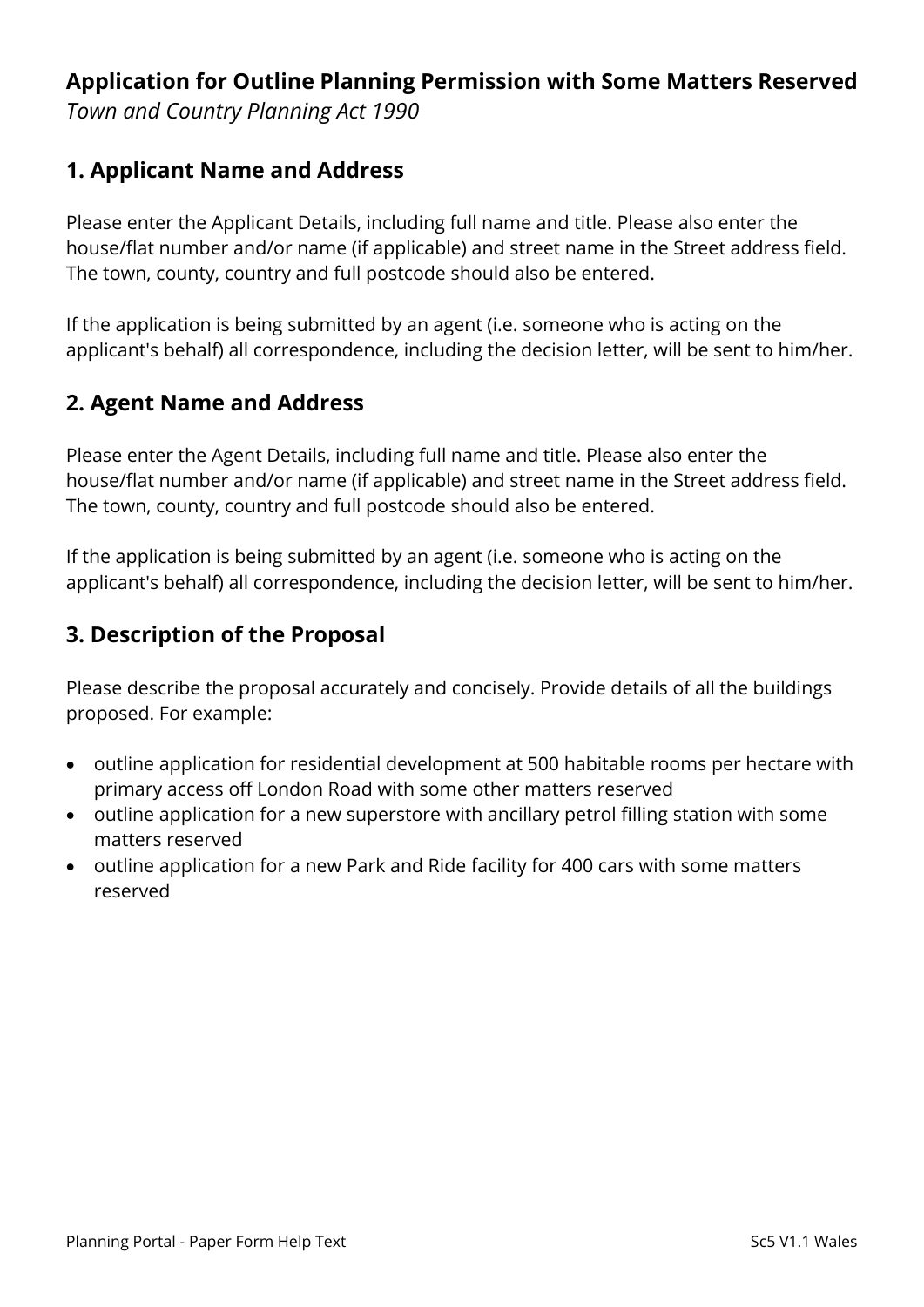# **4. Site Address Details**

Please enter the full postal address of the site. Enter the house/flat number and / or name (if appropriate) and street name in the Street address field. The town, county and full postcode should also be entered. If the application relates to open ground describe its location as clearly as possible (e.g. '*Land to rear of 12 to 18 High Street'* or provide a grid reference).

When you submit a location plan, it is recommended that this is at a scale of 1:1250 or 1:2500, showing at least two named roads and surrounding buildings. The properties shown should be numbered or named to ensure that the exact location of the application site is clear.

The application site must be edged clearly with a red line on the location plan. It should include all land necessary to carry out the proposed development (e.g. land required for access to the site from a public highway, visibility splays (access around a road junction or access, which should be free from obstruction), landscaping, car parking and open areas around buildings).

A blue line must be drawn on the plan around any other land owned by the applicant, close to or adjoining the application site.

All plans must be to a metric scale and any figured dimensions given in metres and a scale bar should be included. Each plan should show the direction of North.

### **5. Pre-application Advice**

The local authority may be able to offer (possibly for a fee) pre-application discussions before a formal application is submitted in order to guide applicants through the process. This can minimise delays later in processing the application.

Pre-application discussions can also help you and the planning authority identify areas of concern about your proposed development so that you can give consideration to amending your proposal before the application is submitted. The advice and guidance given to you at the pre-application stage is given in good faith. However, it does not guarantee or supply a definitive undertaking as to whether your proposal is likely to be acceptable.

If you have received pre-application advice from the planning service please indicate the reference/date of any correspondence or discussion and the name of the officer. If you do not know these details then please state '*Unknown*'.

This will assist the Council in dealing with your application as quickly as possible.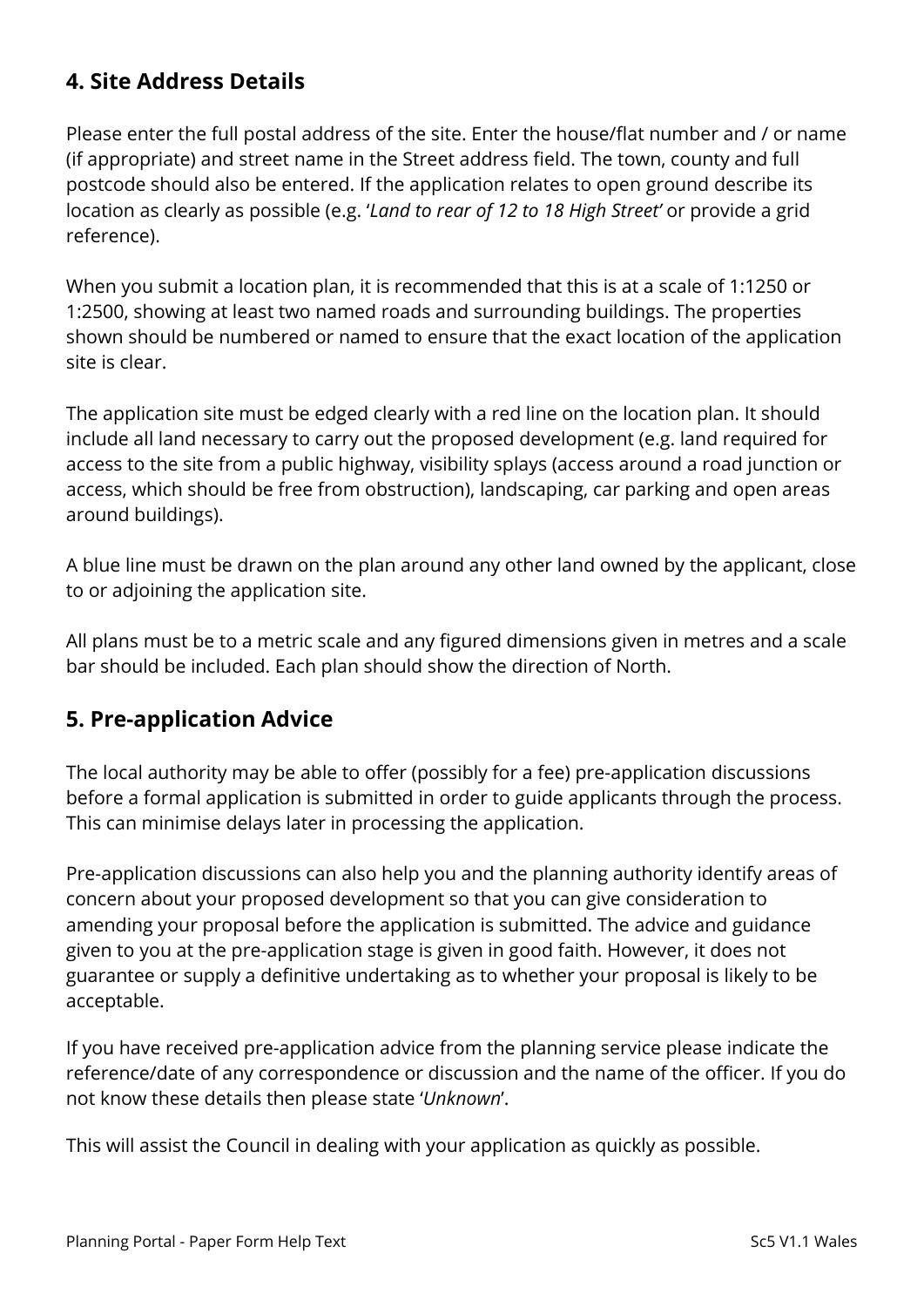# **6. Pedestrian and Vehicular Access, Roads and Right of Way**

You must indicate on your form whether you propose any new highway(s) and show the location of these on your plans. Any public highway or footpath that crosses or adjoins the site or is affected must be shown clearly on the plans, including any proposals that may require a closure or diversion. Legal procedures for diversion or closures must be completed prior to works commencing on site.

Extinguishment of a footpath or bridleway can only be achieved where it can be shown that there is no longer a need for the right of way. In deciding this, an authority must take into account how much the route is likely to be used by the public before extinguishment and the effect of the extinguishment on the land over which the route passes.

If you are proposing to undertake any works that will affect the pavement or roadway then it is advisable to seek advice from the local highways authority.

## **7. Waste Storage and Collection**

Please identify what provision has been made for the storage of waste and recycling as part of the proposal, and demonstrate that these aid the collection of waste and recycling materials by the waste collection authority. The location of waste storage and recycling facilities should be clearly identified on the plans.

# **8. Neighbour and Community Consultation**

The Council will consult your neighbours in most circumstances. It is often better to tell your neighbours prior to submitting the application rather than letting the Council's official letter of notification bring the application to their attention for the first time.

### **9. Authority Employee / Member**

You must declare whether the applicant or agent is a member of the council's staff, an elected member of the Council or related to a member of staff or elected member of the Council.

### **10. Materials**

Please describe the materials you wish to use for walls, roofs, etc. including the type, colour and name of all materials to be used. You should try to use materials to blend with existing buildings.

Additional information may be provided in a design and access statement or planning supporting statement or shown on drawings and plans.

If the current site is vacant or is to be demolished then please indicate 'existing' materials as being not applicable.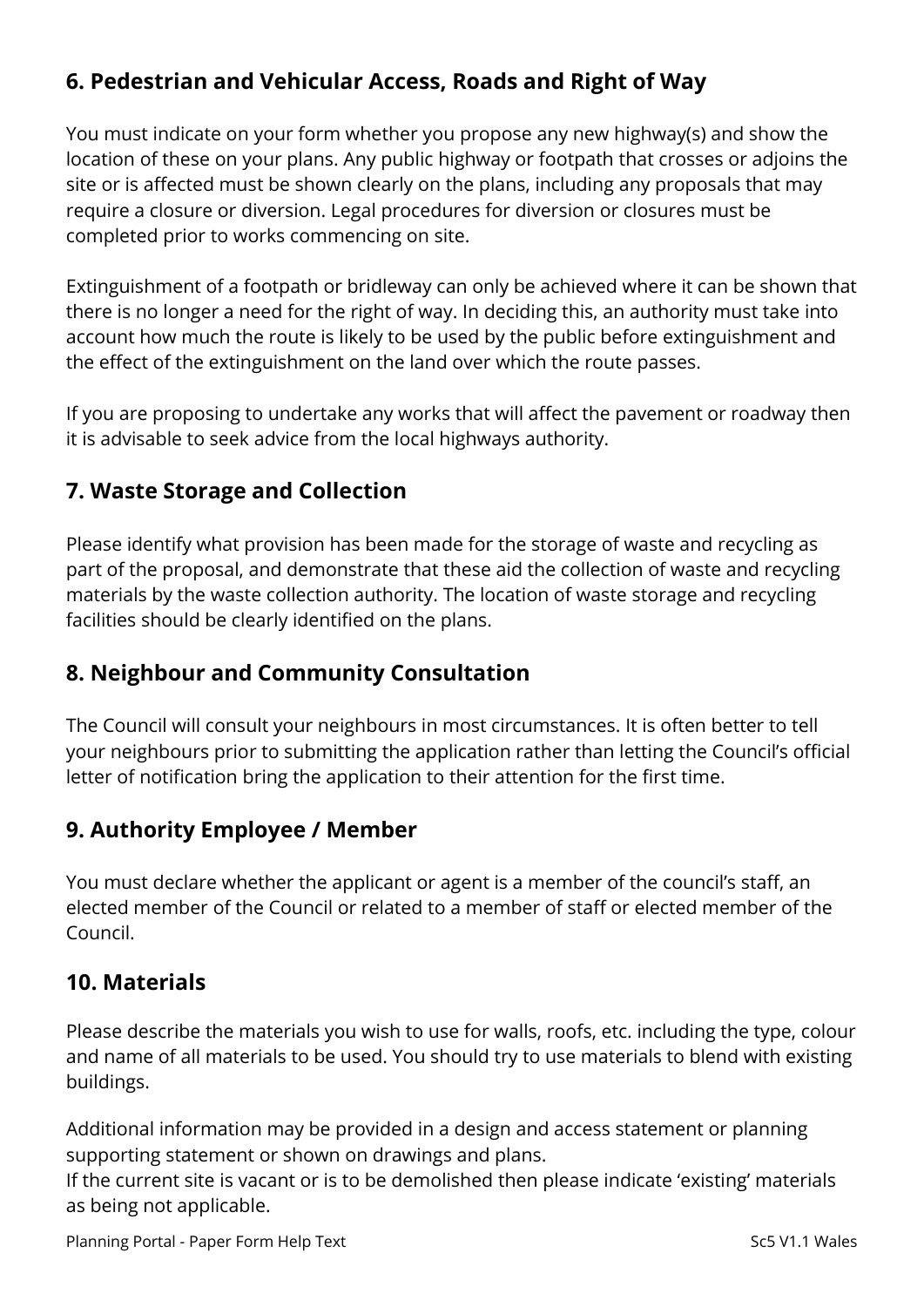# **11. Vehicle Parking**

Please specify the total number of existing parking spaces and the total number of proposed parking spaces (including spaces retained) by vehicle type. Please include garage spaces.

If no parking spaces are to be provided you should show on your plans or describe in a supporting statement where vehicles are to be parked.

The diagram below shows the minimum size of car parking spaces. However, further advice and guidance should be sought from your planning authority.



Minimum size

Minimum sizes for disabled parking spaces

# **12. Foul Sewage**

All new buildings need separate connections to foul and storm water sewers. If you propose to connect to the existing drainage system please show the details of the existing system on the application drawing(s). Note that in most circumstances surface water is not permitted to be connected to the public sewers. The use of soakaways will require satisfactory percolation tests to have been undertaken.

If the proposed development results in any changes/replacement to the existing system or the creation of a new system, scale plans of the new foul drainage arrangements will need to be provided. This will include a location plan, cross sections/elevations and specifications. Building Regulations Approval will be required. If connection to any of the above requires crossing land that is not in the applicant's ownership, other than on a public highway, then notice may need to be served on the owners of that land.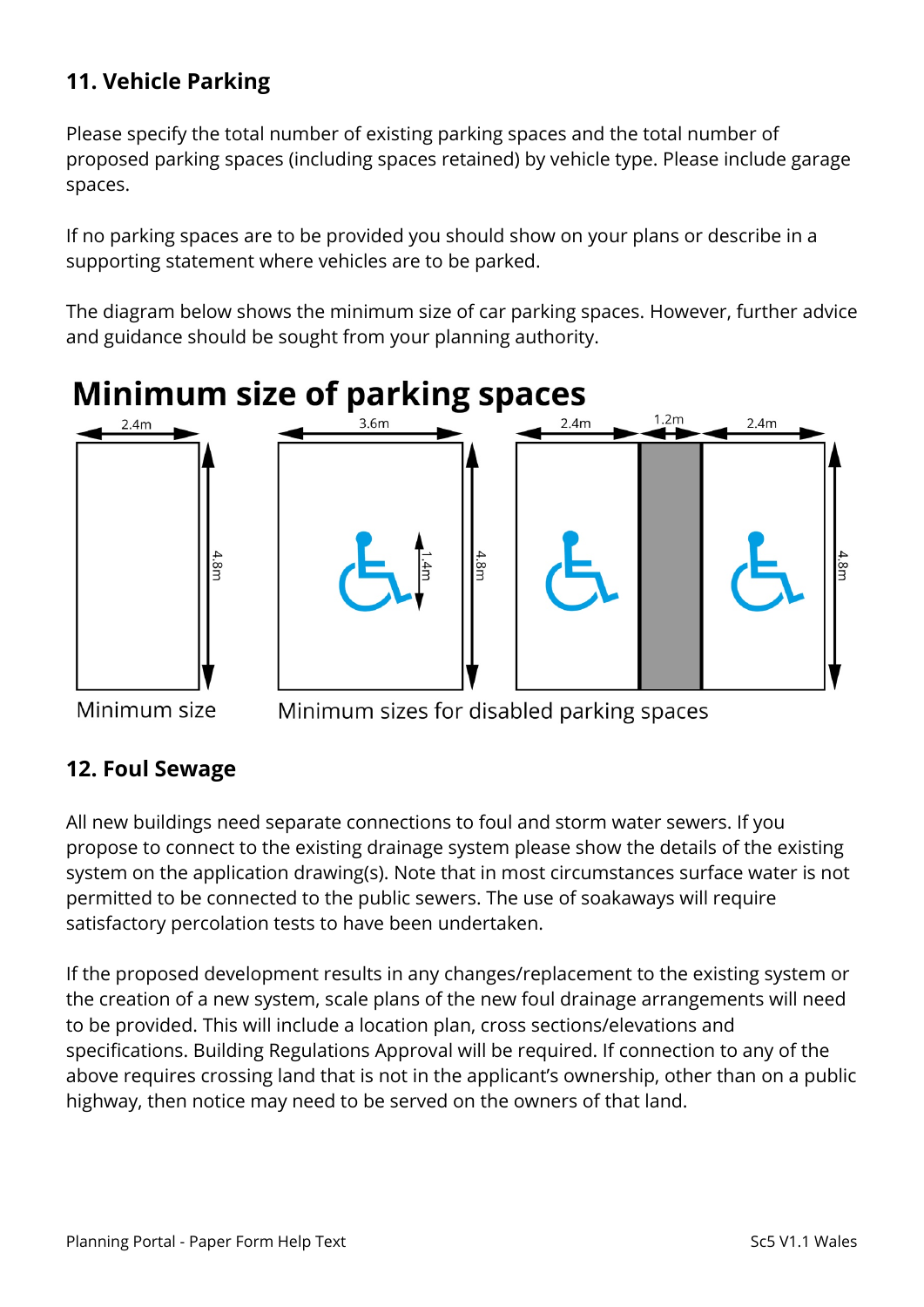# **13. Biodiversity and Geological Conservation**

Where a development proposal is likely to significantly affect features of biodiversity or geological conservation interest, it will be necessary to submit with the application sufficient information on what those effects are, in order for the local authority to determine it. The local planning authority may have produced a list of which features in their area will require such additional information. In some cases this additional information may be required based on a survey of affected species, habitats or geological features and an assessment of impacts. What is required will depend on the significance of the features and the scale and significance of the likely impacts, and what information the local authority already has. It will be advisable to discuss with the local planning authority what is required, and who may be competent to carry out any survey and assessment work required, prior to compiling the information and submitting the application.

It may be possible to obtain some of the necessary information via a search of ecological or geological data held by a local environmental records centre.

It is possible that survey information can be collected only at certain times of the year and the applicant will need to take this into account in preparing an application and considering the timing for the development. Depending on the survey information which the local planning authority requires, the following factors may need to be considered:

- the numbers and range of habitats, species of flora and fauna and/or geological features found on and where appropriate, around the site;
- the potential development impacts likely to harm the biodiversity or geological conservation features identified by the survey (both direct and indirect effects both during construction and afterwards). Including how:
	- o alternatives designs or locations have been considered
	- o adverse effects will be avoided wherever possible
	- o unavoidable impacts will be mitigated or reduced
	- o impacts that cannot be avoided or mitigated will be compensated

Further information on the legislative and national planning policy context for biodiversity and geological conservation can be found in the following documents:

- [Planning Policy Wales](http://gov.wales/topics/planning/policy/ppw/?lang=en) Chapter 5 "Conserving and Improving Natural Heritage and the Coast"
- [Technical Advice Note 5: "Nature Conservation and Planning"](http://gov.wales/topics/planning/policy/tans/tan5/?lang=en)
- [Minerals Planning Policy Wales](http://gov.wales/topics/planning/policy/minerals/mineralsplanning/?lang=en)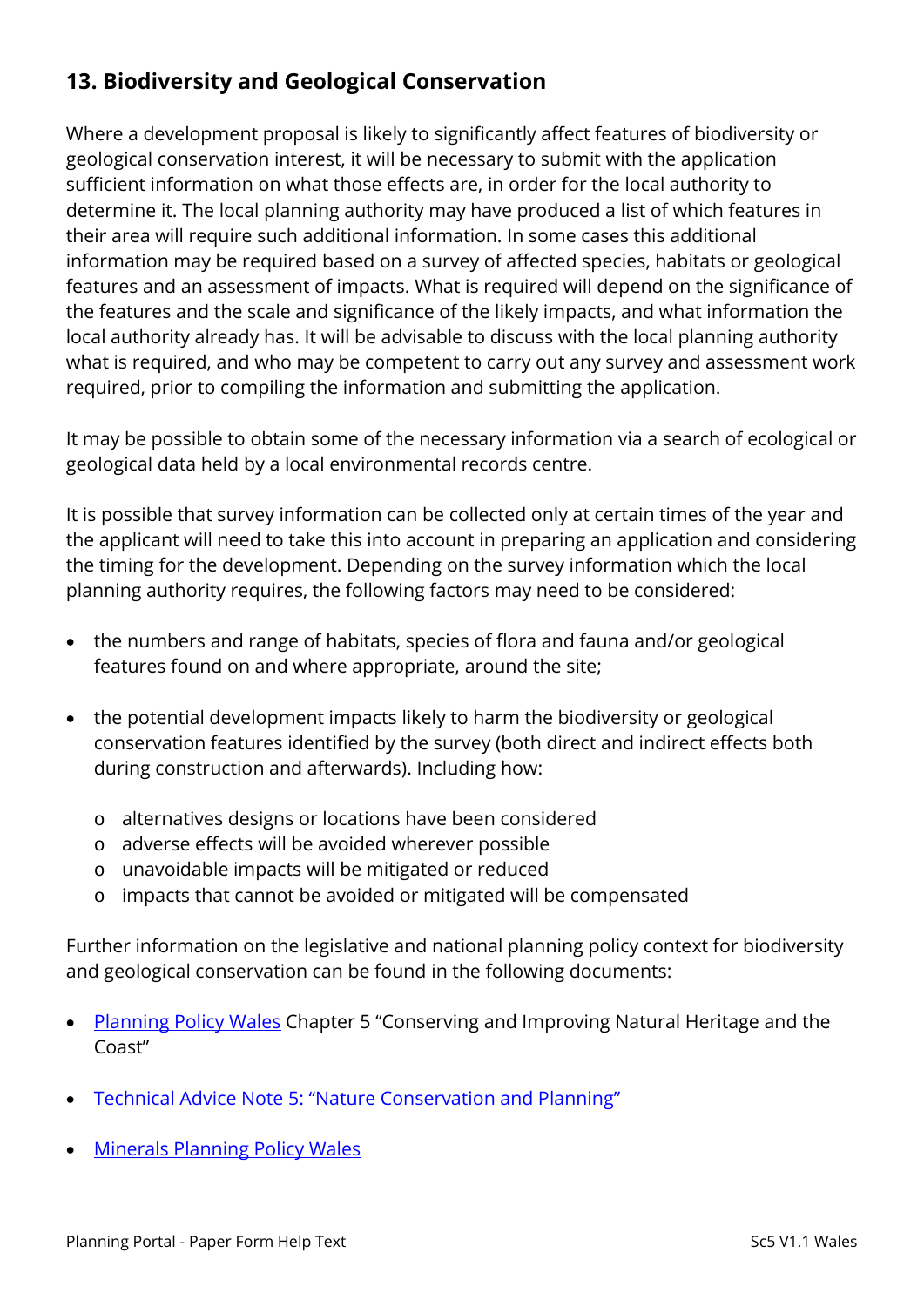# **14. Trees and Hedges**

'*British Standard 5837: 2012 Trees in relation to design, demolition and construction – Recommendations*' offers advice on how to identify trees on adjacent land that could influence the development.

'*British Standard 5837: 2012*' also contains detailed guidance on survey information and plans that should be provided. Using the methodology set out in the Standard should help to ensure that development is suitably integrated with trees and that potential conflicts are avoided.

**Please note:** this is an application for planning permission. It is not an application or notification to remove or prune protected trees (ie trees which are included in a tree preservation order or located in a conservation area).

If you are granted full planning permission, you will not need to obtain separate consent for tree works which are required to implement the planning permission. However, works to protected trees which are not required to implement the planning permission must be the subject of a separate application or notification using the tree works form.

# **15. Trade Effluent**

Please describe the type, quantities and means of disposal of any trade waste or effluent. If there is to be none please mark as 'NO'.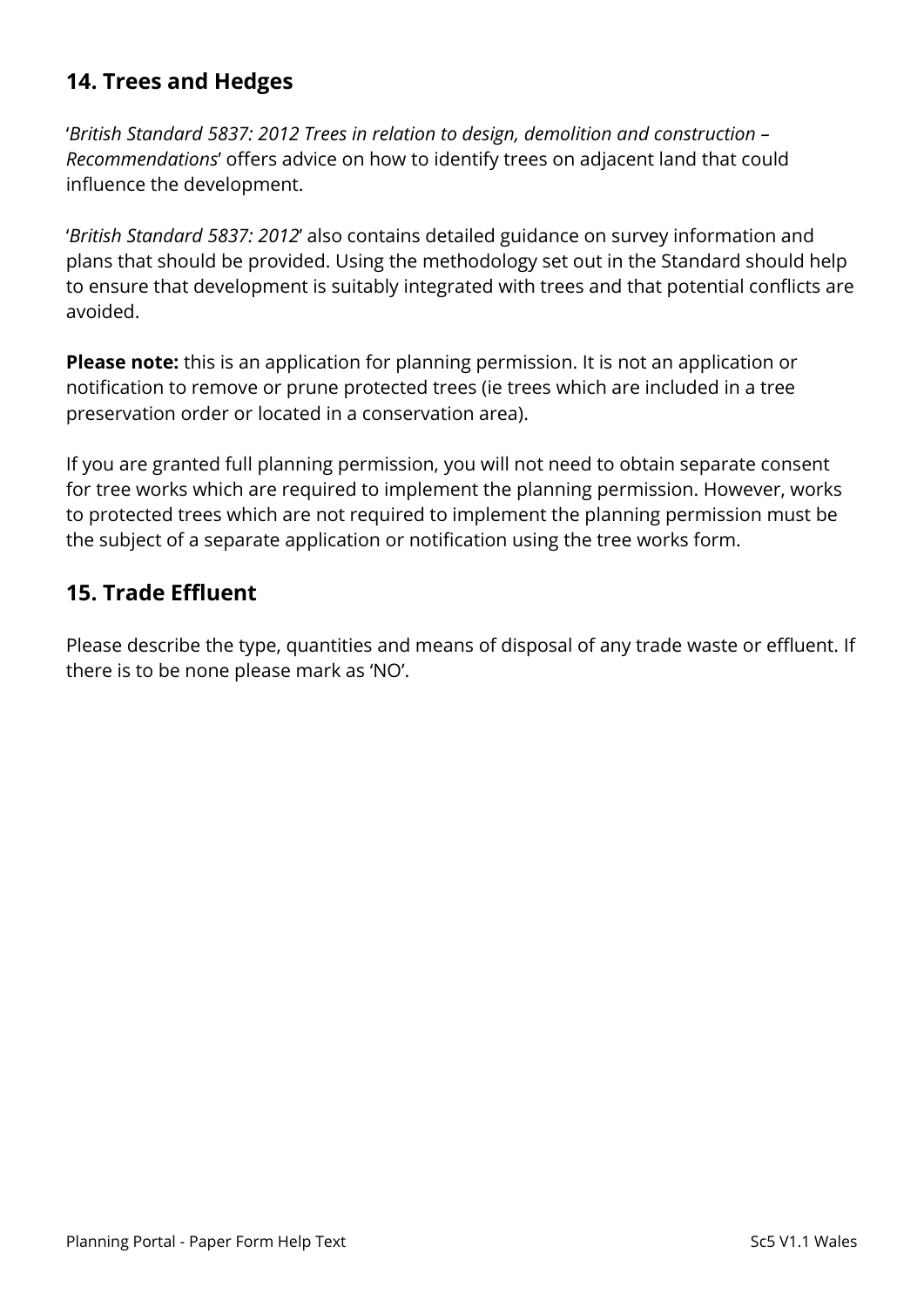# **16. Residential Units (including Conversion)**

Please enter the total number of existing and proposed dwellings, that exist at present and the number which would exist after your development, by category and dwelling type.

The categories are classified as:

- Market housing includes properties for sale where prices are set in the open market.
- Social rented includes rented housing owned by local authorities and registered social landlords for which guideline target rents are determined through the national rent regime, set out in the '*Guide to Social Rent Reforms*' published in March 2001. Also includes rented housing owned by other persons and provided under equivalent rental arrangements to the above, as agreed with the local authority or funded with grant from the Housing Corporation, as provided for in the *Housing Act 2004.*
- Intermediate includes housing at prices or rents above those of social rent but below market prices or rents. This can include shared equity products (e.g. HomeBuy) and intermediate rent (i.e. rents above social-rented level but below market rents). Intermediate housing differs from low cost market housing (which Government does not consider to be affordable housing).
- Key worker includes those groups eligible for the Housing Corporation funded Key Worker Living programme and others employed within the public sector (i.e. outside of this programme) identified by the Regional Housing Board for assistance.

The types of dwellings are classified as:

- a. Houses a house is a dwelling that is not a flat and includes single storey bungalows.
- b. Flats or maisonettes includes separate and self-contained premises constructed or adapted for use for residential purposes and forming part of a building from some other part of which it is usually divided horizontally. Maisonettes are flats containing more than one storey.
- c. Live-work units accommodation that is specifically designed to enable both residential and business use.
- d. Cluster flats/non-self contained units with no separate or self contained living and sleeping accommodation within a larger building of which it forms a part.
- e. Sheltered housing specifically designed housing in a group with services such as the support of a warden, communal facilities, alarm systems and laundry services. Also includes grouped housing schemes without the services of a warden and other communal facilities.
- f. Bedsits/studios refers to a bedroom/living room containing cooking facilities. In addition, it may also contain washing facilities or even a shower.
- g. Unknown Type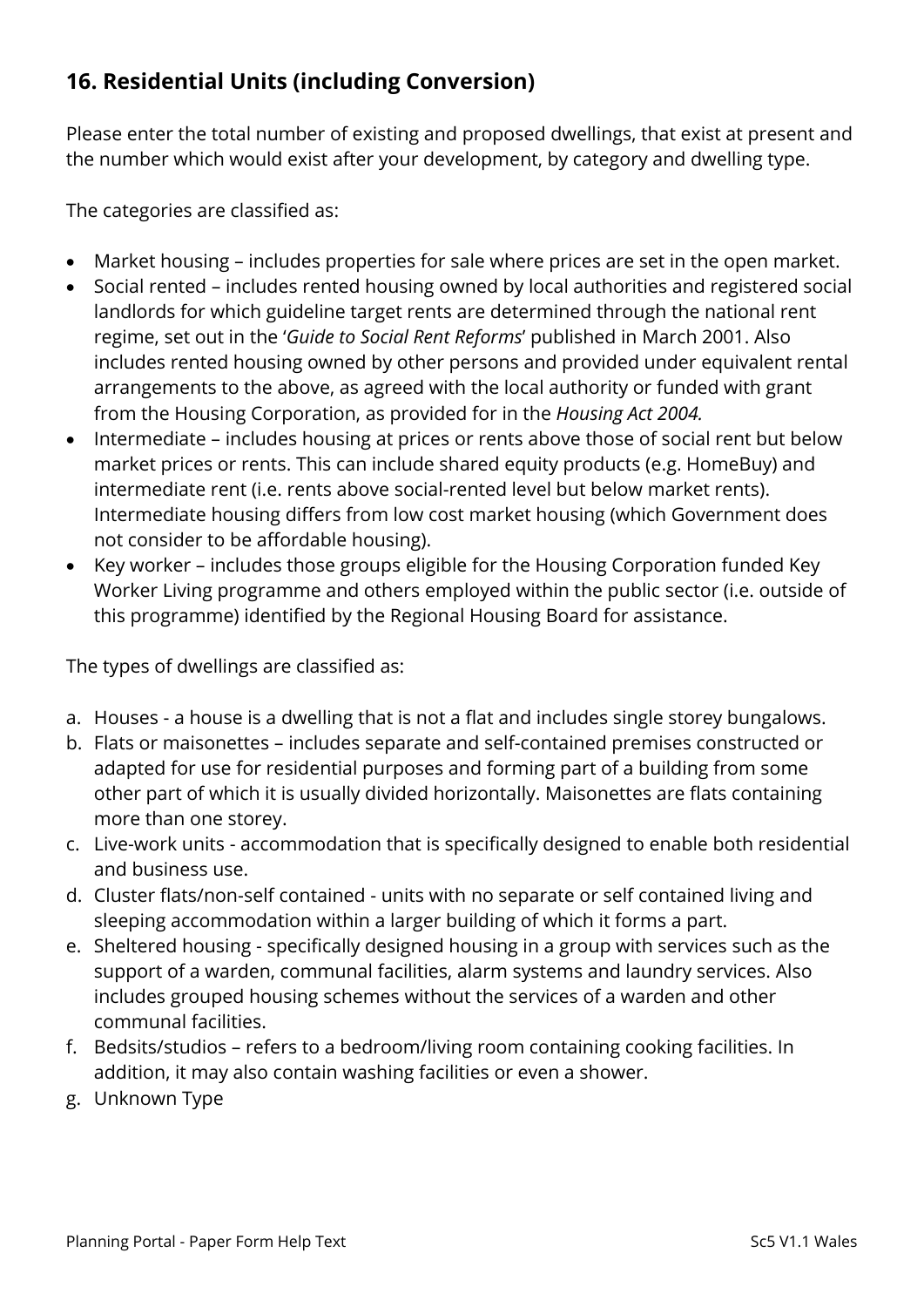# **17. All Types of Development: Non-residential Floorspace**

Gross internal floorspace is the internal area of the building, and should include circulation and service space such as lifts and floorspace devoted to corridors, toilets, storage, etc. It does not include any area external to the building(s).

Where more than one use class is proposed as part of any development, floorspace should be specified for each separate planning unit (by Use Class).

For proposed retail floorspace (Use Class A1) the amount of tradeable floor area of the total gross internal floorspace should also be provided. Tradeable floorspace is sales space which customers have access to (excluding areas such as storage).

For outline applications, please enter the maximum floorspace for each use for which you are applying.

All floorspace figures should be provided in square metres.

### **18. Employment**

Please give details of the total number of existing people (i.e. already employed on the site) and any additional staff to be employed (in both full-time and part-time employment) as a result of the proposal being implemented, and calculate the total full-time equivalent posts.

Full-time equivalent numbers can be defined as a statistic representing the number of fulltime employees that could have been engaged if the reported number of hours worked by part-time employees had been worked by full-time employees. This is usually calculated by dividing the 'part-time hours paid' by the standard number of hours for full-time employees and then adding the resulting quotient to the number of full-time employees.

Further information when applying for town centre and retail development is available in [Technical Advice Note 4 "Retailing and Town Centres".](http://gov.wales/topics/planning/policy/tans/tan4/?lang=en)

### **19. Hours of Opening**

Provide details of the proposed hours of opening for each non-residential use proposed on the site. (In sensitive areas, or where a use could cause nuisance to neighbours, it is likely that the Planning Authority would impose a condition restricting the hours of operation on your proposed development should approval be given.)

In the event that the hours of operation do not match the hours of opening please provide this information in a supporting statement attached to the application.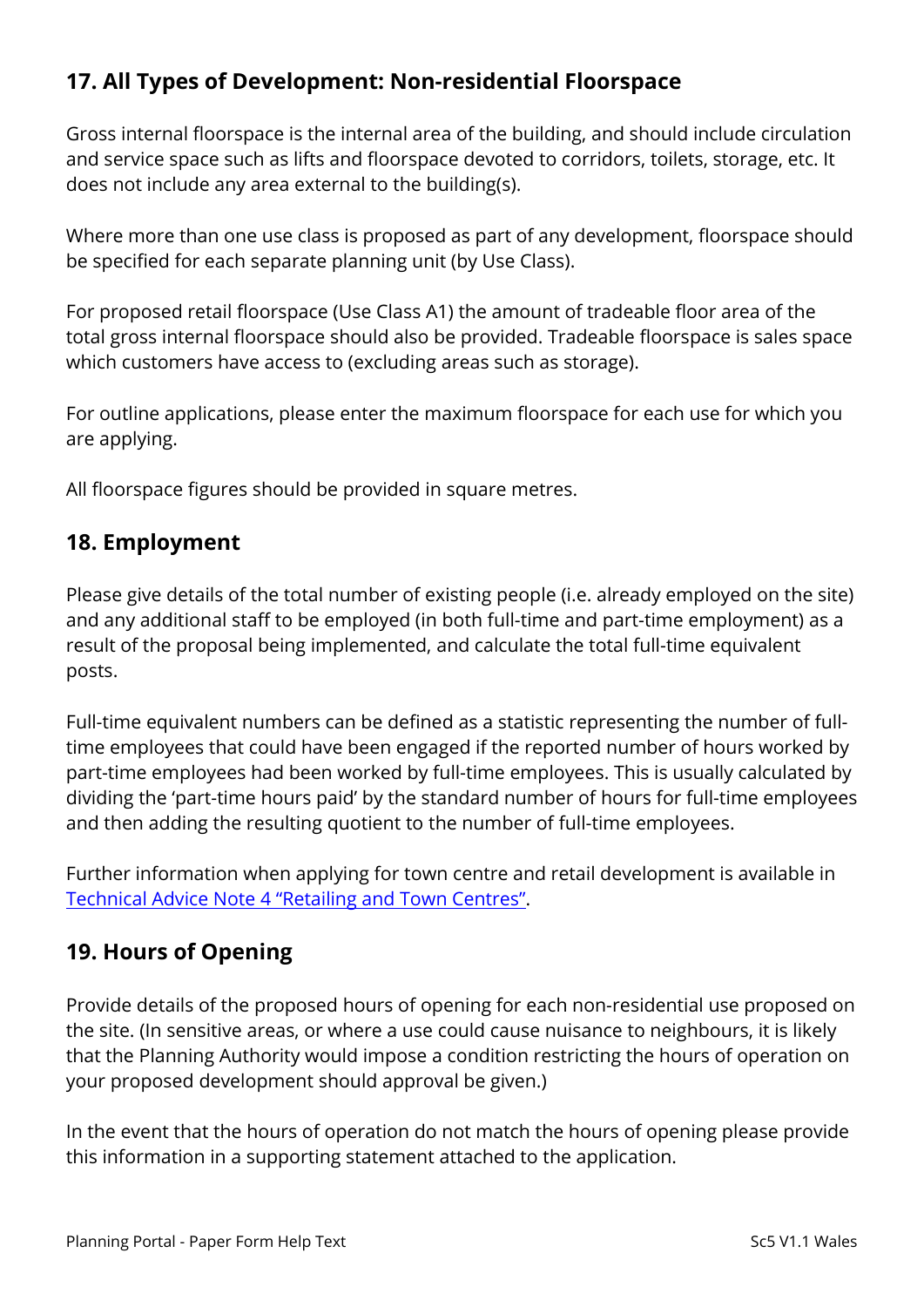## **20. Site Area**

The area contained within the boundary of the site to which the application relates will normally be shown edged in red on the plan accompanying the application, while other land in the same ownership but not being developed is normally identified separately with a blue line. Site area should be provided in hectares.

For some application types the fee is based on the site area, in which case an accurate answer to this question is particularly important.

### **21. Assessment of Flood Risk**

Where a development proposal may be at risk of flooding, a Flood Consequences Assessment (FCA) may need to be provided as part of the planning application.

#### **Establishing the need for a Flood Consequences Assessment**

An FCA will be required:

- where the proposed development is located in zones C1 and/or C2 on the Development Advice Maps associated with [Technical Advice Note 15 \(TAN 15\): Development and](http://gov.wales/topics/planning/policy/tans/tan15/?lang=en)  [Flood Risk.](http://gov.wales/topics/planning/policy/tans/tan15/?lang=en)
- in all other zones where flood risk is a potential issue

Further information on the need for, and requirements of FCAs, together with the definition of flood zones, is provided in TAN 15. Advice and guidance on flood risk should also be sought from your local planning authority, and from the Environment Agency, before submitting an application.

Development Advice Maps which show the flood zones can be viewed at the relevant local authority offices.

#### **Objectives**

The objectives of an FCA are to establish:

- the consequences of flooding on the development
- the consequences (overall impacts) of the development on flood risk elsewhere within the catchment
- whether appropriate mitigation measures can be incorporated within the design of the development to ensure that development minimises risk to life, damage to property and disruption to people living and working on the site or elsewhere in the floodplain.

*…continued on next page…*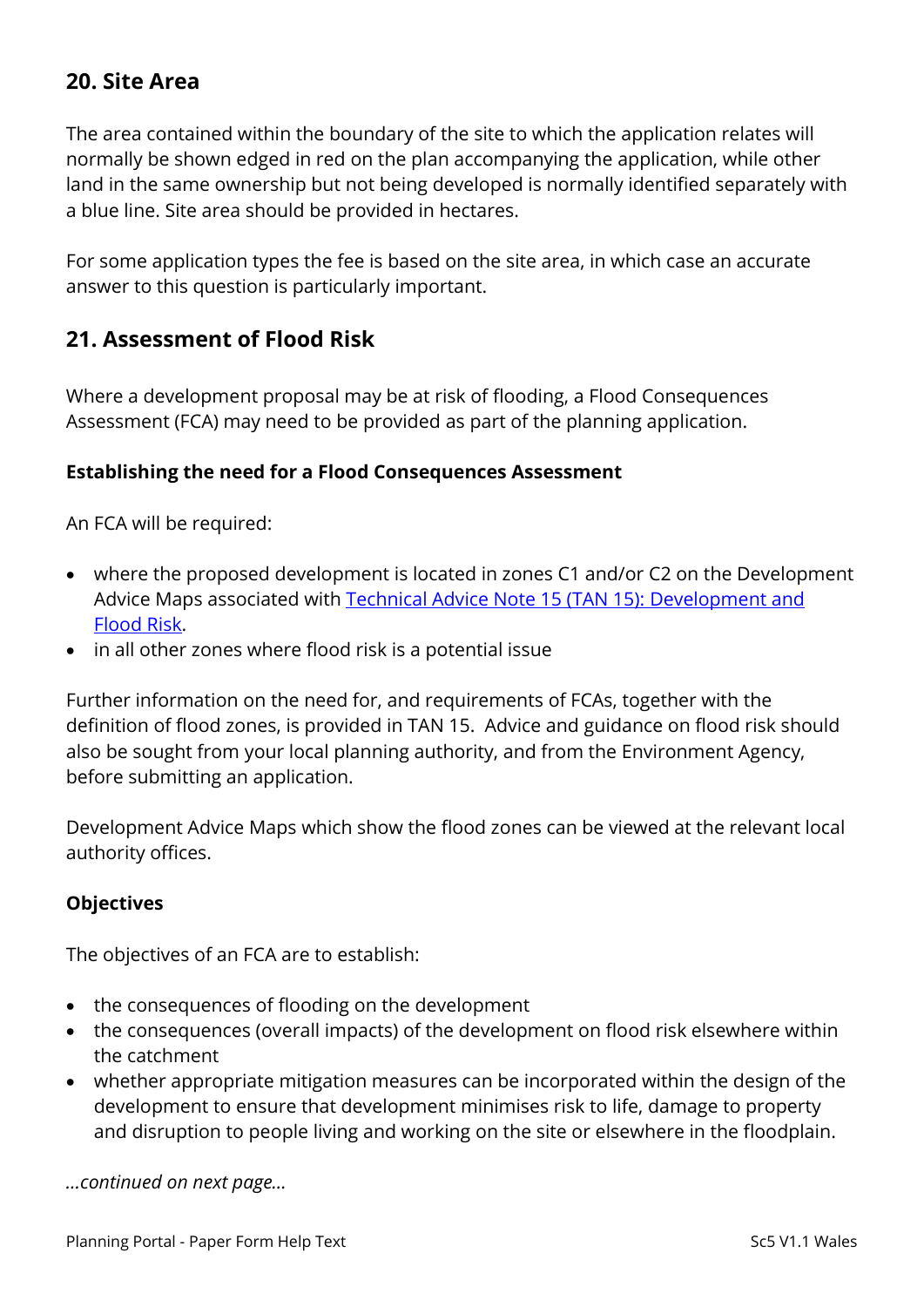#### **Scope**

Once it is established whether an FCA is required, the first step is to consult the Environment Agency about the scope of, and the objectives for, the assessment. It is recommended that these issues also be discussed with the local planning authority and the appropriate drainage body.

The FCA should always be proportionate to the degree of flood risk and the scale, nature and location of the proposed development. The scoping of the FCA should be done as early as possible in developing the planning application, as avoiding or mitigating flood risk may require important design considerations which are generally easier and more cost-effective to incorporate when developing the proposal.

#### **Other sources of information**

Where a Strategic Flood Consequences Assessment (SFCA) has already been completed by the local planning authority, FCAs should only need to focus on site-specific issues. The development plan policies should make it clear what issues need to be covered in the FCA.

#### **Procedure and content**

Guidance on the content of FCAs is given in [Technical Advice Note 15 \(TAN 15\):](http://gov.wales/topics/planning/policy/tans/tan15/?lang=en)  [Development and Flood Risk,](http://gov.wales/topics/planning/policy/tans/tan15/?lang=en) and should also be sought from the Environment Agency.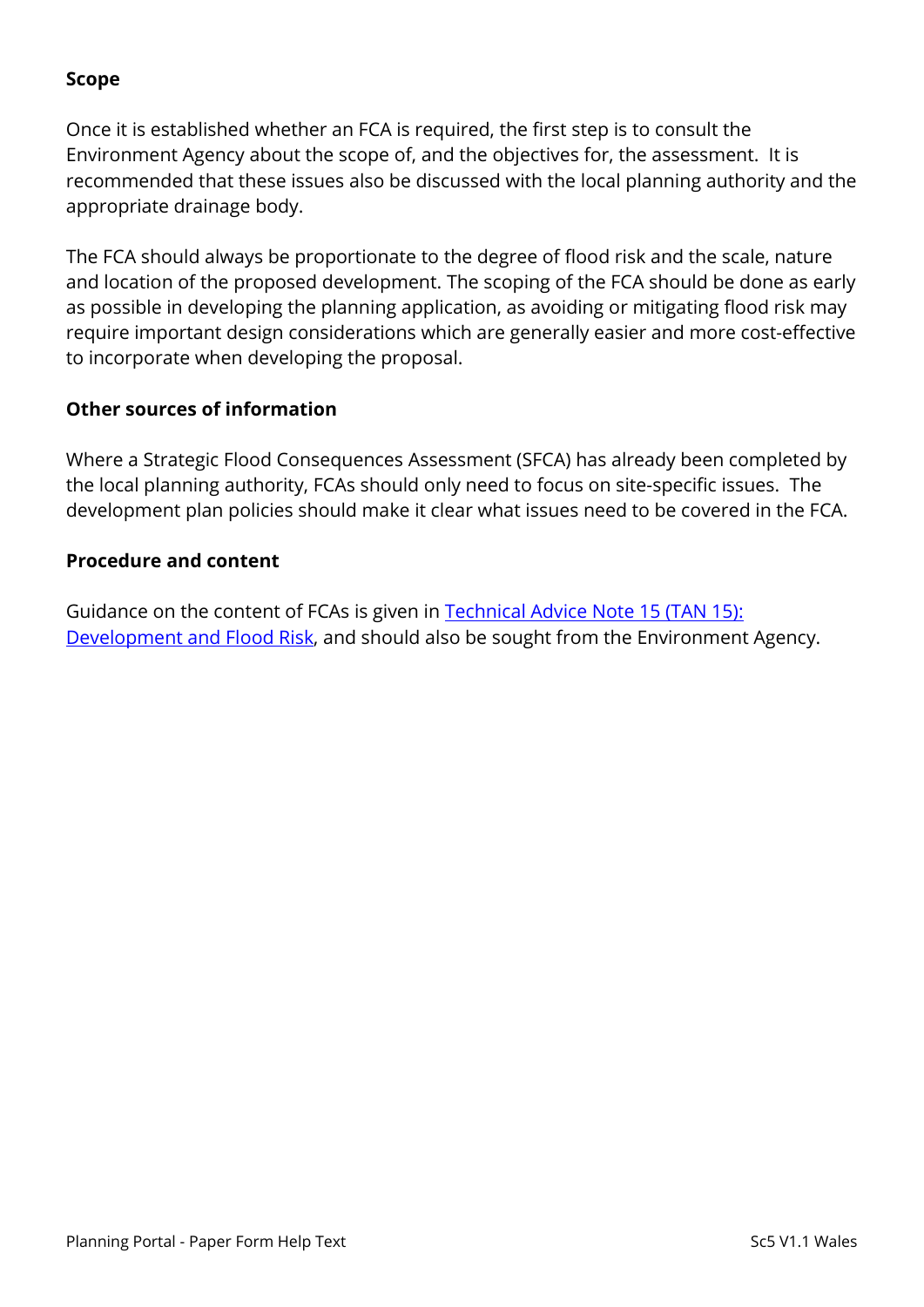# **22. Existing use**

When describing the current use of the site please also include any details of the part(s) of any listed building(s)/structure(s) being affected.

When answering whether the site is currently vacant, this means whether the site is currently not in active use.

#### **Contamination**

Land affected by contamination covers all cases where the actual or suspected presence of substances in, on or under the land may cause risks to people, property, human activities or the environment. Sensitive uses include housing with gardens, schools, nurseries or allotments, and consideration should be given to whether the use could be particularly vulnerable to the presence of any contamination. Further information is provided in the following documents;

- [Planning Policy Wales](http://gov.wales/topics/planning/policy/ppw/?lang=en) Chapter 13 "Minimising and Managing Environmental Risks and Pollution"
- [Technical Advice Note 21 "Waste"](http://gov.wales/topics/planning/policy/tans/tan21/?lang=en)

You should also consult your waste planning authority's website which should make clear what the statement should contain.

#### **23. Renewable and Low Carbon Energy**

If your proposal includes the installation of a stand-alone renewable or low-carbon energy development, please tick 'Yes' and enter details in the table provided.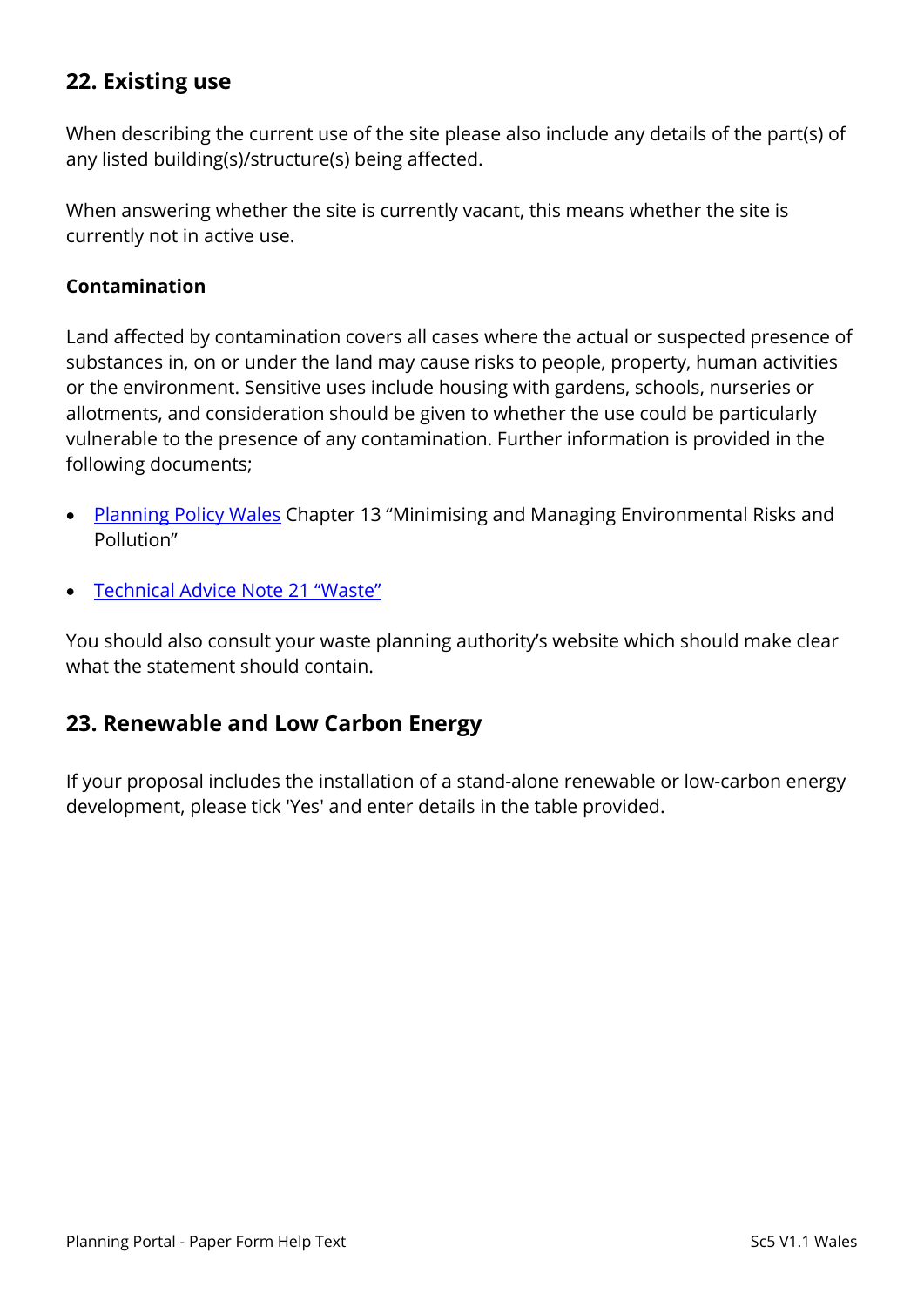# **24. Industrial or Commercial Processes and Machinery**

- **Landfill -** in all cases this should include void space to be created by mineral extraction.
- **Energy from waste incineration -** where the incineration of waste will generate electricity, heat or combined heat and power (CHP); where there will be no energy utilisation from incineration use 'Other incineration' box
- **Other incineration -** where there will be no energy utilisation from the incineration of waste
- **Transfer stations -** where the main activity will be the bulking up of waste for treatment or disposal elsewhere; may include some sorting, baling, compaction for recycling, but where this is the main activity use material recycling/recovery facilities (MRFs)
- **Material recovery / recycling facilities -** where the main activity will be the receipt and sorting of waste for recycling and recovery; may include centralised MRFs, community MRFs and as well as small scale recycling bring banks
- **Any combined mechanical, biological and/or thermal treatment (MBT) -** where a single application proposes a mix of technologies to treat a single waste stream on one site; where a single technology is proposed use the most specific waste facility type
- **Other treatment -** where a more specific waste treatment type does not describe the proposed activity; examples may include separation technologies, vitrification, autoclaving, etc.
- **Storage of waste -** where the proposal is for medium to long-term storage of waste; where waste will move to recycling, recovery or disposal in the short-term use Transfer Stations or MRFs
- **Other waste management -** including the recovery of waste to land under an exemption from waste permitting
- **Other developments -** to include incidental development proposals on existing sites such as leachate treatment plants and weighbridges, where these don't add waste management capacity

# **25. Hazardous Substances**

Please give details, including type and quantity of hazardous materials to be used or stored on site. If your application involves the use or storage of hazardous materials above a certain quantity, Hazardous Substances Consent will be required. A list of these materials and the permitted quantities is set out in the *[Planning \(Hazardous Substances\) Regulations](http://www.legislation.gov.uk/uksi/1992/656/contents/made)  [1992](http://www.legislation.gov.uk/uksi/1992/656/contents/made)*.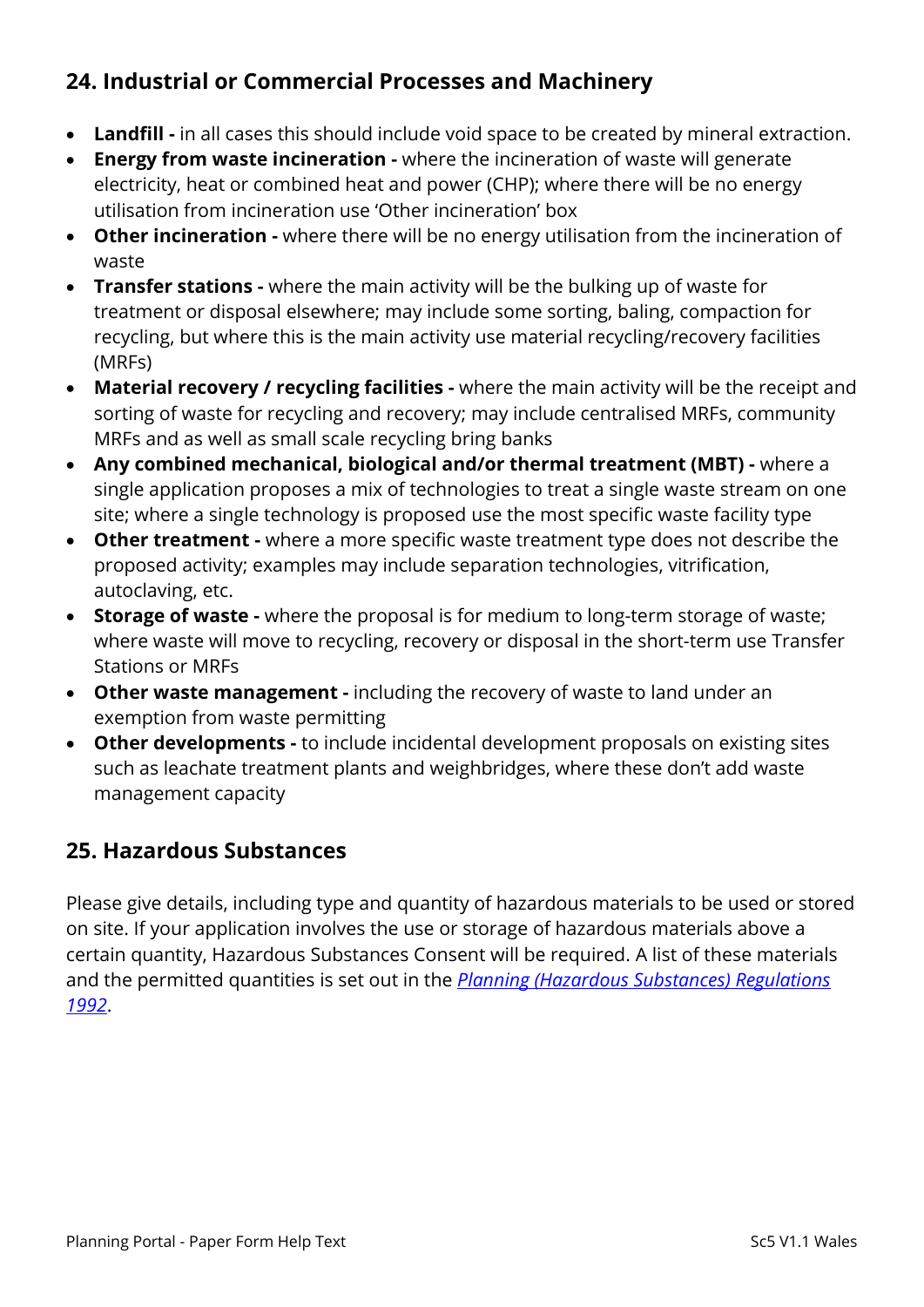# **26. Ownership Certificates**

An ownership certificate must be completed stating the current ownership of the land to which the application relates under the *Town and Country Planning (Development Management Procedure) (Wales) Order 2012*.

It is an offence, knowingly or recklessly, to complete a false or misleading certificate.

#### • **Certificate A - Sole Ownership**

Certificate A should only be completed if the applicant is the sole owner of the land to which the application relates (i.e. the applicant is the freeholder and there are no leaseholders with seven years or more remaining on their leases).

If the application involves a leasehold flat then certificate A does not apply as the applicant is not the sole owner. Therefore, in this circumstance, the applicant should complete certificate B,C or D (see details below).

#### • **Certificate B - Shared Ownership (All other owners known)**

Certificate B should be completed if the applicant is not the sole owner but knows the names and addresses of all the other owners (e.g. this certificate will need to be served if the proposals encroach onto adjoining land).

The Notice to Owners [\(Notice 1\)](https://ecab.planningportal.co.uk/uploads/1app/notices/notice1_wales.pdf) must also be completed and sent to all known owners.

A copy of the notice must also be sent with the application to the local authority.

#### • **Certificate C - Shared Ownership (Some other owners known)**

Certificate C should be completed if the applicant does not own all of the land to which the application relates and does not know the name and address of all of the owners.

The Notice to Owners [\(Notice 1\)](https://ecab.planningportal.co.uk/uploads/1app/notices/notice1_wales.pdf) must be completed and sent to all known owners.

Where the owner is unknown the Notice to Unknown Owners [\(Notice 2\)](https://ecab.planningportal.co.uk/uploads/1app/notices/notice2_wales.pdf) needs to be published in a local newspaper.

A copy of the notice must also be sent with the application to the local authority.

*…continued on next page…*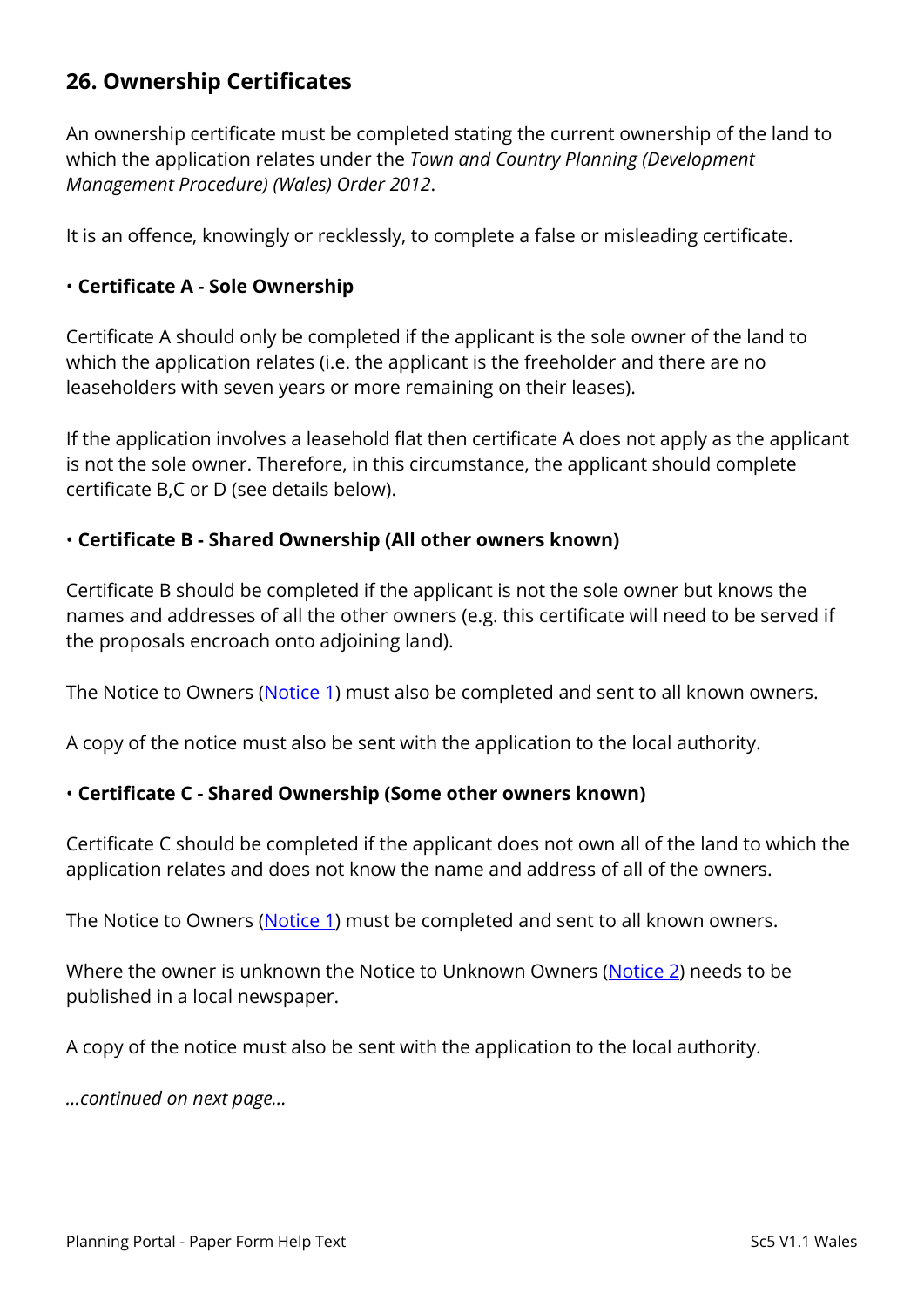#### • **Certificate D - Shared Ownership (All other owners unknown)**

Certificate D should be completed if the applicant does not own all of the land to which the application relates and does not know the names and addresses of any of the owners.

The Notice to Unknown Owners [\(Notice 2\)](https://ecab.planningportal.co.uk/uploads/1app/notices/notice2_wales.pdf) needs to be published in a local newspaper.

A copy of the notice must also be sent with the application to the local authority.

# **27. Agricultural Holdings**

All outline applications must include the appropriate agricultural holdings certificates to be considered by the local authority.

It is an offence, knowingly or recklessly, to complete a false or misleading certificate.

If the land to which the application relates forms an agricultural holding or part of an agricultural holding as defined by the *Agricultural Holdings Act 1986* and comprises land subject to an Agricultural Tenancy all agricultural tenants must be notified prior to the submission of an application.

You must either

- confirm that none of the land to which the application relates is, or is part of, an agricultural holding, or
- give notice to all tenants on the agricultural holding using the Notice to Agricultural Tenants [\(Notice 1\)](https://ecab.planningportal.co.uk/uploads/1app/notices/notice1_wales.pdf). A copy of the notice must also be sent with the application to the local authority.

# **28. Planning Application Requirements & Local Level Requirements**

There are two levels of requirements, national and local:

• **National -** Use the checklist to ensure that the forms have been correctly completed and that all relevant information is submitted.

• **Local -** The local planning authority will have produced a document (usually available from their website) which details any specific information that is required to accompany the application in addition to the national requirements.

Failure to complete the form correctly or to supply sufficiently detailed drawings or other relevant supporting information may result in your application being returned as invalid.